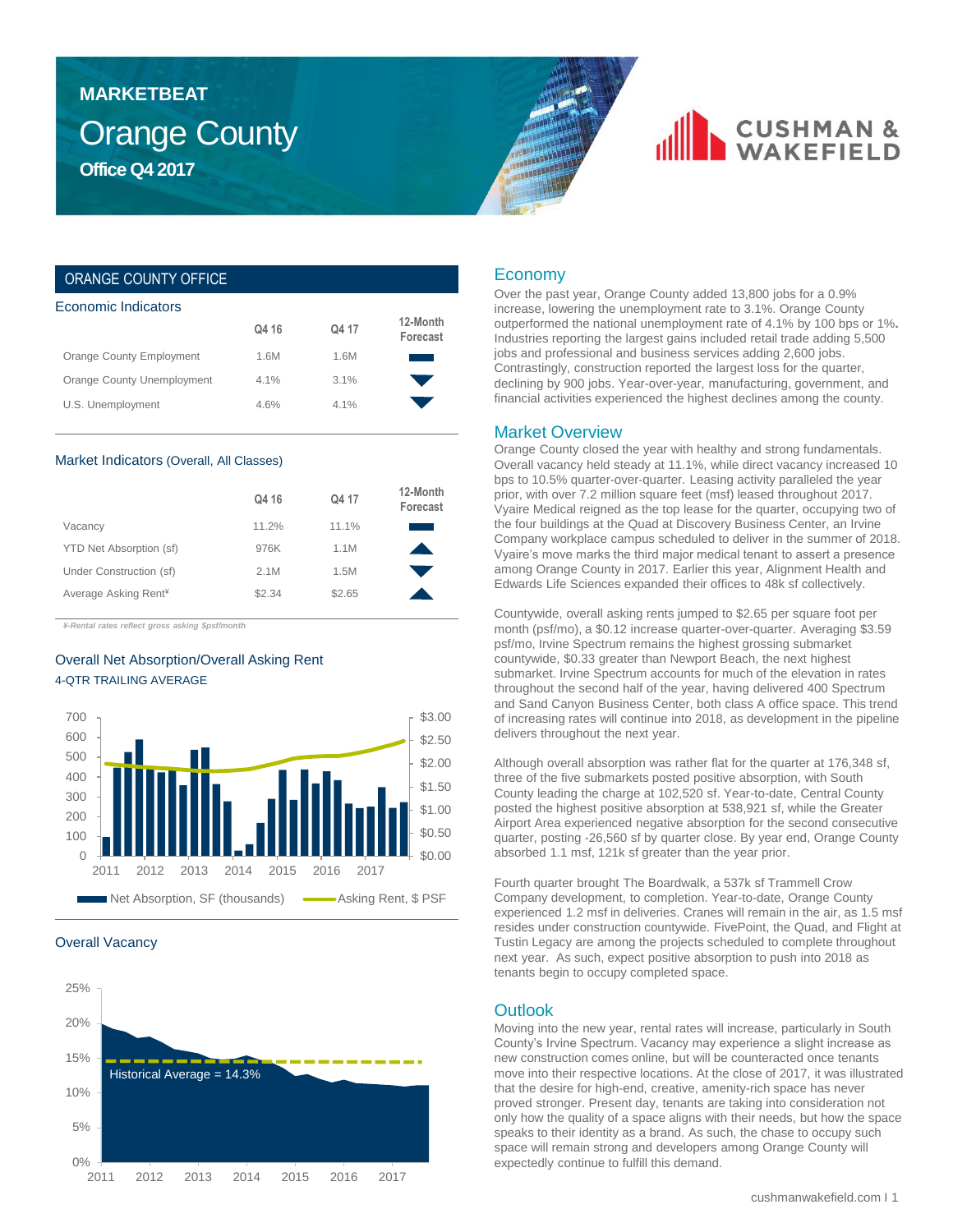# Orange County **MARKETBEAT Office Q4 2017**

# CUSHMAN &

| <b>SUBMARKET</b>                           | <b>INVENTORY</b><br>(SF) | <b>SUBLET</b><br><b>VACANT</b><br>(SF) | <b>DIRECT</b><br><b>VACANT</b><br>(SF) | <b>OVERALL</b><br><b>VACANCY</b><br><b>RATE</b> | <b>YTD</b><br><b>DIRECT NET</b><br><b>ABSORPTION</b><br>(SF) | YTD<br><b>OVERALL NET</b><br><b>ABSORPTION</b><br>(SF) | <b>YTD</b><br><b>ACTIVITY</b><br>(SF) | <b>LEASING UNDER CNSTR</b><br>(SF) | <b>OVERALL</b><br><b>AVERAGE</b><br><b>ASKING RENT</b><br>(ALL CLASSES)* | DIRECT<br><b>AVERAGE</b><br><b>ASKING RENT</b><br>(CLASS A) |
|--------------------------------------------|--------------------------|----------------------------------------|----------------------------------------|-------------------------------------------------|--------------------------------------------------------------|--------------------------------------------------------|---------------------------------------|------------------------------------|--------------------------------------------------------------------------|-------------------------------------------------------------|
| South Santa Ana                            | 1,689,751                | 61,730                                 | 356,203                                | 24.7%                                           | 86,915                                                       | 25,185                                                 | 115,912                               | $\mathbf{0}$                       | \$2.58                                                                   | \$2.83                                                      |
| Costa Mesa                                 | 5,280,016                | 146,933                                | 647,653                                | 15.0%                                           | 52,979                                                       | (83, 480)                                              | 475,777                               | $\mathbf{0}$                       | \$3.01                                                                   | \$3.46                                                      |
| Newport Beach                              | 8,020,306                | 20,452                                 | 658,161                                | 8.5%                                            | 68,873                                                       | 54,596                                                 | 577,737                               | $\mathsf{O}\xspace$                | \$3.26                                                                   | \$3.29                                                      |
| Irvine                                     | 23,453,071               | 100,714                                | 2,900,875                              | 12.8%                                           | 180,396                                                      | 125,183                                                | 1,911,450                             | $\mathsf{O}\xspace$                | \$3.18                                                                   | \$3.52                                                      |
| <b>GREATER AIRPORT AREA/CBD 38,443,144</b> |                          | 329,829                                | 4,562,892                              | 12.7%                                           | 389,163                                                      | 121,484                                                | 3,080,876                             | $\bf{0}$                           | \$3.09                                                                   | \$3.38                                                      |
| Irvine Spectrum                            | 8,754,696                | 26,250                                 | 625,835                                | 7.4%                                            | 347,831                                                      | 336,221                                                | 1,692,024                             | 1,409,661                          | \$3.59                                                                   | \$3.96                                                      |
| Lake Forest/R.S. Margarita                 | 2,634,428                | 7,270                                  | 155,970                                | 6.2%                                            | 32,177                                                       | 27,407                                                 | 79,268                                | $\mathbf{0}$                       | \$2.29                                                                   | \$2.50                                                      |
| Laguna Hills/Aliso Viejo                   | 4,296,977                | 6,992                                  | 330,374                                | 7.9%                                            | (32, 422)                                                    | (11, 237)                                              | 256,775                               | $\mathsf{O}\xspace$                | \$2.98                                                                   | \$3.27                                                      |
| Laguna Niguel/Laguna Beach                 | 574,657                  | $\mathbf 0$                            | 17,385                                 | 3.0%                                            | (3,979)                                                      | (3,979)                                                | 4,943                                 | $\mathsf{O}\xspace$                | \$2.13                                                                   | N/A                                                         |
| Mission Viejo                              | 1,289,140                | 5,472                                  | 115,890                                | 9.4%                                            | 35,219                                                       | 33,945                                                 | 139,601                               | $\overline{0}$                     | \$2.45                                                                   | \$2.65                                                      |
| S.J. Cap/S. Clemente/Dana Point            | 1,274,048                | $\Omega$                               | 24,142                                 | 1.9%                                            | 12,374                                                       | 12,374                                                 | 41,087                                | $\mathbf{0}$                       | \$2.53                                                                   | N/A                                                         |
| <b>SOUTH COUNTY</b>                        | 18,823,946               | 45,984                                 | 1,269,596                              | 7.0%                                            | 391,200                                                      | 394,731                                                | 2,213,698                             | 1,409,661                          | \$3.05                                                                   | \$3.58                                                      |
| Seal Beach                                 | 310,241                  | 5,129                                  | 13,926                                 | 6.1%                                            | 11,927                                                       | 9,058                                                  | 14,151                                | $\mathsf{O}\xspace$                | \$3.00                                                                   | \$3.00                                                      |
| Westminster                                | 262,284                  | $\overline{0}$                         | 72,674                                 | 27.7%                                           | 3,335                                                        | 3,335                                                  | 47,895                                | $\mathsf{O}\xspace$                | \$2.15                                                                   | N/A                                                         |
| Huntington Beach                           | 1,303,980                | 6,858                                  | 89,077                                 | 7.4%                                            | (3,628)                                                      | (5,500)                                                | 53,965                                | $\mathbf{0}$                       | \$2.49                                                                   | \$2.52                                                      |
| Fountain Valley                            | 320,225                  | $\overline{0}$                         | 1,589                                  | 0.5%                                            | 4,061                                                        | 4,061                                                  | 4,061                                 | $\mathbf{0}$                       | \$1.65                                                                   | N/A                                                         |
| Garden Grove                               | 541,785                  | $\mathbf 0$                            | 37,550                                 | 6.9%                                            | 33,823                                                       | 33,823                                                 | 39,286                                | $\mathsf{O}\xspace$                | \$1.74                                                                   | N/A                                                         |
| Los Alamitos/Stanton                       | 435,342                  | 2,500                                  | 14,457                                 | 3.9%                                            | (4,096)                                                      | (6,596)                                                | 7,136                                 | $\mathsf{O}\xspace$                | \$1.31                                                                   | N/A                                                         |
| Cypress                                    | 1,212,927                | 6,277                                  | 194,704                                | 16.6%                                           | 21,037                                                       | 30,636                                                 | 51,345                                | $\overline{0}$                     | \$1.86                                                                   | N/A                                                         |
| <b>WEST COUNTY</b>                         | 4,386,784                | 20,764                                 | 423,977                                | 10.1%                                           | 66,459                                                       | 68,544                                                 | 217,839                               | $\bf{0}$                           | \$2.04                                                                   | \$2.64                                                      |
| Parkcenter Area                            | 2,820,093                | 6,018                                  | 271,276                                | 9.8%                                            | 19,228                                                       | 13,210                                                 | 167,037                               | $\overline{0}$                     | \$1.98                                                                   | \$2.10                                                      |
| Stadium Area                               | 3,653,016                | 19,305                                 | 279,620                                | 8.2%                                            | 84,431                                                       | 65,126                                                 | 230,978                               | $\mathsf{O}\xspace$                | \$2.23                                                                   | \$2.51                                                      |
| The City Area                              | 2,306,689                | $\overline{0}$                         | 199,542                                | 8.7%                                            | 1,260                                                        | 1,260                                                  | 97,413                                | $\mathsf{O}\xspace$                | \$2.59                                                                   | \$2.72                                                      |
| Main Place Area                            | 2,262,734                | 18,992                                 | 250,508                                | 11.9%                                           | 12,182                                                       | (6, 810)                                               | 82,163                                | $\mathbf{0}$                       | \$2.26                                                                   | \$2.43                                                      |
| Tustin (South of I-5)                      | 687,575                  | $\overline{0}$                         | 81,008                                 | 11.8%                                           | 107,050                                                      | 120,504                                                | 141,375                               | 89,500                             | \$2.42                                                                   | N/A                                                         |
| Santa Ana                                  | 3,411,691                | $\overline{0}$                         | 681,794                                | 20.0%                                           | 411,636                                                      | 413,880                                                | 470,381                               | $\mathsf{O}\xspace$                | \$1.98                                                                   | N/A                                                         |
| North/East Stadium                         | 2,798,550                | 21,761                                 | 319,824                                | 12.2%                                           | (32, 773)                                                    | (31, 651)                                              | 75,570                                | $\mathsf{O}\xspace$                | \$1.99                                                                   | \$2.24                                                      |
| East Orange                                | 427,246                  | $\mathbf{0}$                           | 22,309                                 | 5.2%                                            | 2,120                                                        | 2,120                                                  | 15,687                                | $\mathbf 0$                        | \$2.05                                                                   | N/A                                                         |
| Civic Center Area                          | 2,032,872                | 5,200                                  | 318,389                                | 15.9%                                           | (33, 518)                                                    | (38, 718)                                              | 77,951                                | $\mathbf{0}$                       | \$1.53                                                                   | \$1.95                                                      |
| <b>CENTRAL COUNTY</b>                      | 20,400,466               | 71,276                                 | 2,424,270                              | 12.2%                                           | 571,616                                                      | 538,921                                                | 1,358,555                             | 89,500                             | \$2.02                                                                   | \$2.34                                                      |
| Fullerton                                  | 1,283,776                | $\mathbf 0$                            | 97,008                                 | 7.6%                                            | (20, 569)                                                    | (20, 569)                                              | 30,181                                | $\mathsf{O}\xspace$                | \$1.54                                                                   | N/A                                                         |
| Brea/La Habra                              | 3,920,786                | 57,782                                 | 221,714                                | 7.1%                                            | 26,731                                                       | 31,563                                                 | 245,658                               | $\mathsf{O}\xspace$                | \$2.18                                                                   | \$2.32                                                      |
| Placentia/Yorba Linda                      | 270,646                  | $\mathbf{0}$                           | 15,365                                 | 5.7%                                            | 12,516                                                       | 12,516                                                 | 14,987                                | $\mathbf{0}$                       | \$1.74                                                                   | N/A                                                         |
| Buena Park/La Palma                        | 1,147,046                | 7,227                                  | 269,258                                | 24.1%                                           | (42, 807)                                                    | (50,034)                                               | 81,406                                | $\mathbf{0}$                       | \$2.24                                                                   | \$3.00                                                      |
| <b>NORTH COUNTY</b>                        | 6,622,254                | 65,009                                 | 603,345                                | 10.1%                                           | (24, 129)                                                    | (26, 524)                                              | 372,232                               | $\bf{0}$                           | \$2.05                                                                   | \$2.60                                                      |
| <b>O.C. MARKET TOTALS</b>                  | 88,676,594               | 532,862                                | 9,284,080                              | 11.1%                                           | 1,394,309                                                    | 1,097,156                                              | 7,243,200                             | 1,499,161                          | \$2.65                                                                   | \$3.23                                                      |

\*Rental rates reflect gross asking \$psf/month

| <b>CLASS</b> | <b>INVENTORY</b><br>(SF) | <b>SUBLET</b><br><b>VACANT</b><br>(SF) | <b>DIRECT</b><br><b>VACANT</b><br>(SF) | <b>OVERALL</b><br><b>VACANCY</b><br><b>RATE</b> | <b>YTD</b><br>(SF) | <b>YTD</b><br>DIRECT NET OVERALL NET<br>ABSORPTION ABSORPTION<br>(SF) | <b>YTD</b><br><b>LEASING</b><br><b>ACTIVITY</b><br>(SF) | UNDER CNSTR<br>(SF) | <b>OVERALL</b><br><b>AVERAGE</b><br><b>ASKING</b><br>RENT* | <b>DIRECT</b><br><b>AVERAGE</b><br><b>ASKING</b><br>RENT* |
|--------------|--------------------------|----------------------------------------|----------------------------------------|-------------------------------------------------|--------------------|-----------------------------------------------------------------------|---------------------------------------------------------|---------------------|------------------------------------------------------------|-----------------------------------------------------------|
| Class A      | 38.577.584               |                                        | 358,089 5,282,573                      | 14.6%                                           | 703,548            | 482.552                                                               | 4,290,198                                               | 1.499.161           | \$3.15                                                     | \$3.23                                                    |
| Class B      | 48.140.585               |                                        | 174,773 3,942,657                      | 8.6%                                            | 670.593            | 594.436                                                               | 2.885.661                                               |                     | \$2.11                                                     | \$2.12                                                    |
| Class C      | 1.958.425                |                                        | 58.850                                 | 3.0%                                            | 20.168             | 20.168                                                                | 67.341                                                  |                     | \$2.05                                                     | \$2.05                                                    |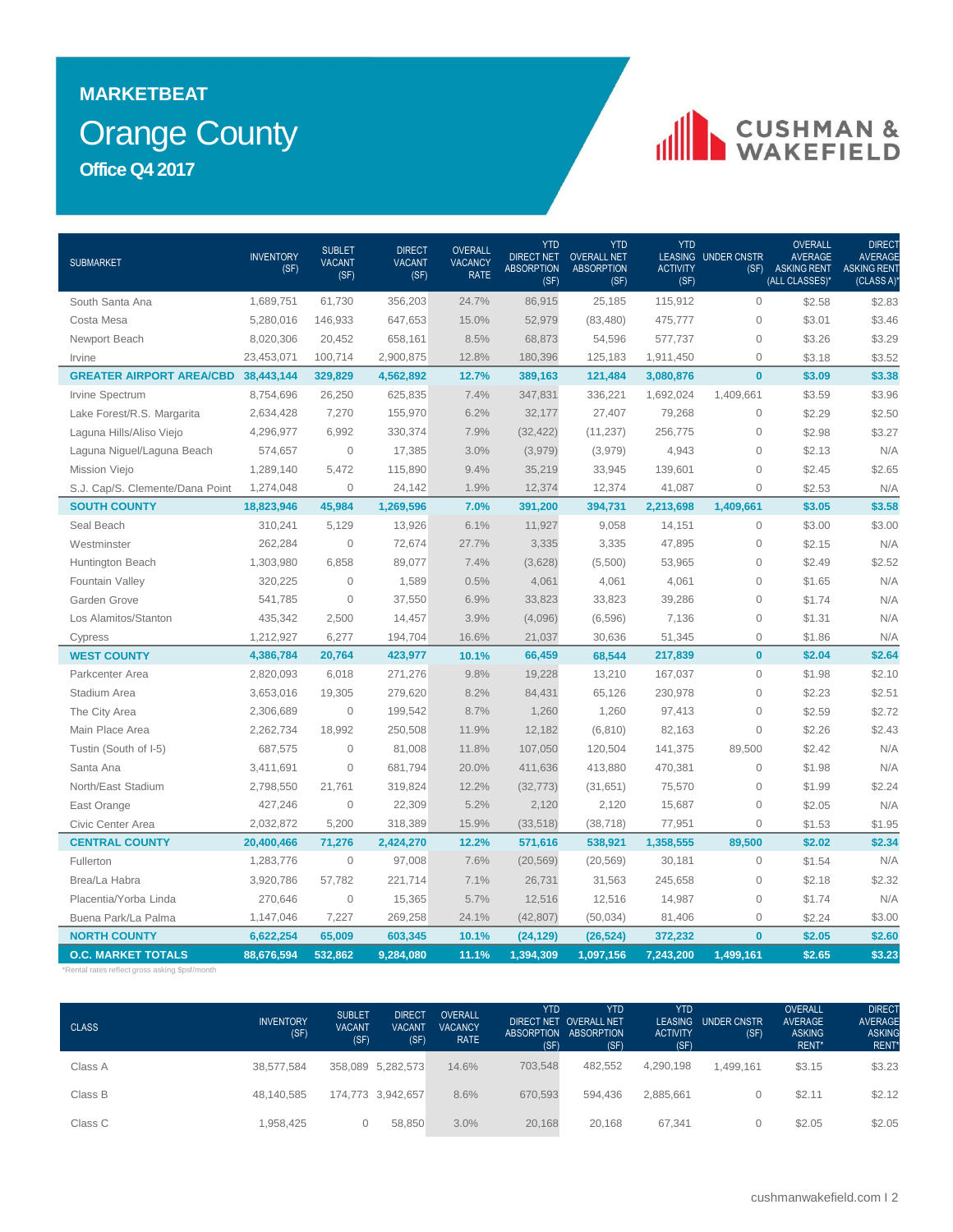## Orange County **MARKETBEAT Office Q4 2017**

## CUSHMAN &

### Key Lease Transactions Q4 2017

| <b>PROPERTY</b>                              | <b>SF</b> | <b>TENANT</b>       | <b>TRANSACTION TYPE</b> | <b>SUBMARKET</b>            |
|----------------------------------------------|-----------|---------------------|-------------------------|-----------------------------|
| 510-520 Technology Drive                     | 184,886   | Vyaire Medical      | <b>Direct</b>           | Irvine                      |
| 3450 E Miraloma Avenue                       | 180,000   | Pacific Sunwear     | <b>Direct</b>           | Anaheim                     |
| 18200 Von Karman Avenue                      | 64,405    | AAG                 | <b>Direct</b>           | Irvine                      |
| 18565-18575 Jamboree Road<br>(The Boardwalk) | 63,880    | Pathway Capital     | <b>Direct</b>           | <i><u><b>Irvine</b></u></i> |
| 18500 Von Karman Avenue                      | 43,068    | Squar Milner        | Direct                  | Irvine                      |
| 3200 Park Center Drive                       | 39,053    | WeWork              | <b>Direct</b>           | Costa Mesa                  |
| 85 Enterprise                                | 28,719    | Undisclosed         | <b>Direct</b>           | Aliso Viejo                 |
| 17877 Von Karman Avenue                      | 26,273    | <b>Club Pilates</b> | <b>Direct</b>           | Irvine                      |

### Key Sales Transactions Q4 2017

| <b>PROPERTY</b>                          | <b>SF</b> | <b>SELLER / BUYER</b>                                        | PRICE / \$PSF         | <b>SUBMARKET</b> |
|------------------------------------------|-----------|--------------------------------------------------------------|-----------------------|------------------|
| 4000 MacArthur Boulevard (Portfolio)     | 373.447   | Oaktree / Goldman Sachs                                      | \$176,500,000 / \$472 | Newport Beach    |
| 1340-1360 S. Coast Drive                 | 361.483   | Kearny Real Estate / Steelwave                               | \$64,750,000 / \$179  | Costa Mesa       |
| 500 N State College Boulevard            | 324,000   | Starwood Capital / Lincoln Property<br>Company               | \$92,500,000 / \$285  | Orange           |
| 3450 E Miraloma Avenue                   | 180,000   | Pacific Sunwear / Hines                                      | \$27,000,000 / \$150  | Anaheim          |
| 2125 E Katella Avenue                    | 164.000   | CW Capital Asset Mgmt / Pendulum<br><b>Property Partners</b> | \$46,000,000 / \$280  | Anaheim          |
| 17744 -17752 Sky Park Circle (Portfolio) | 82.748    | The Irvine Company / Koll Company                            | \$17,900,000 / \$216  | Irvine           |